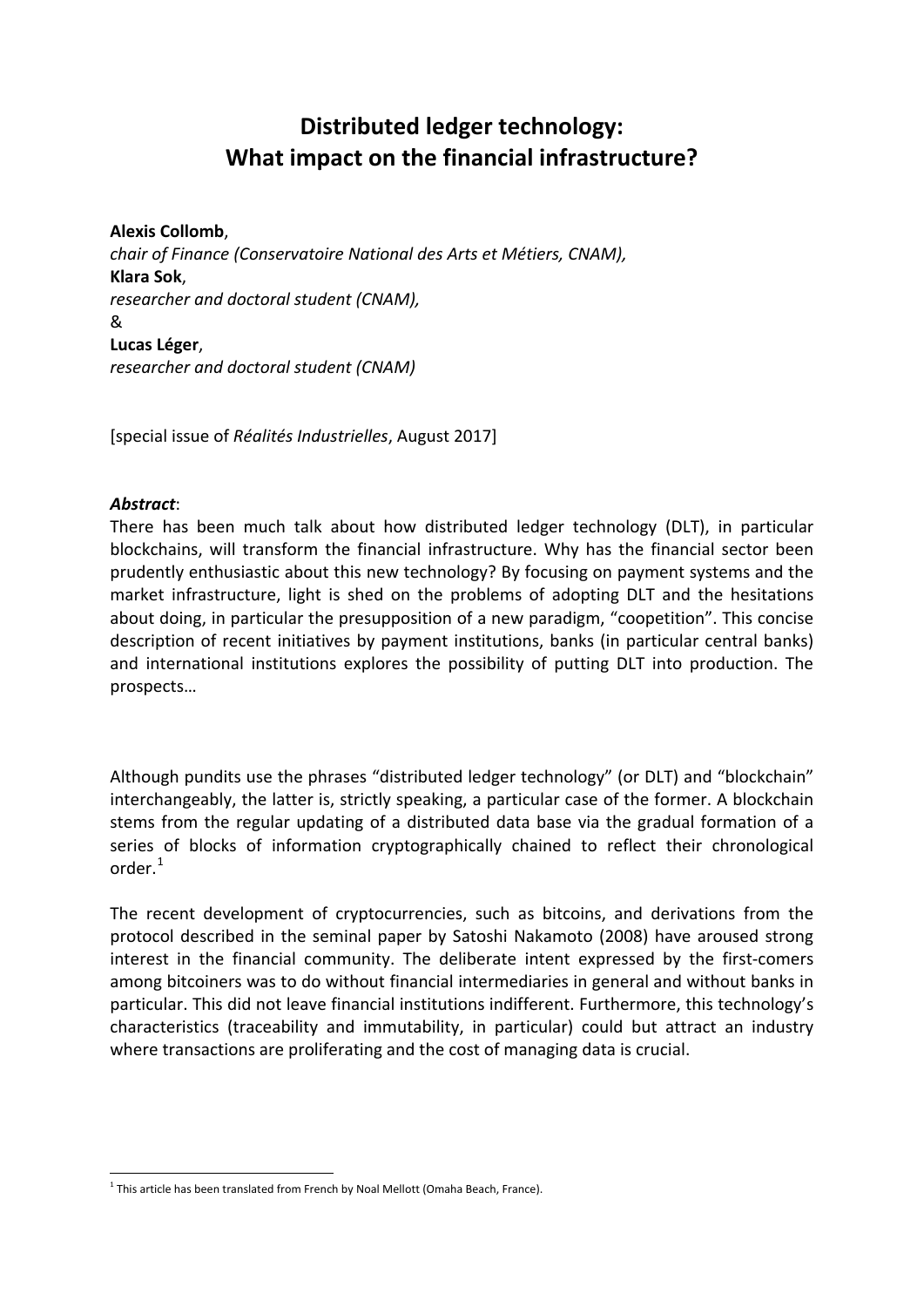At the start, institutions were quite wary of bitcoin-related technology. The latter was often associated with the claim to eliminate trusted third parties or with fraudulent activities, notably after the bankruptcy of Mt. Gox (a platform for bitcoin transactions) or the closing of Silk Road (a site on the dark Web). Nonetheless, it was soon seen that blockchain technology probably had advantages that economic agents in the financial community could put to use, in particular, to reduce infrastructure costs  $-$  a study by a bank and a management consulting firm has mentioned savings of \$15-20 billion by 2022 (SANTANDER *et al*. 2015).

### **What do financial institutions expect?**

When asked about their interest in this technology, financial institutions have brought forth several reasons. A recent study by the US Federal Reserve (MILLS *et al.* 2016:19) lists the following:

- reduce complexity, *"especially in multiparty, cross-border transactions*";
- improve processing speed and the availability of assets and funds (thus decreasing their immobilization and increasing liquidity);
- lessen the (often considerable) need for reconciliation procedures between different record-keeping structures and ledgers;
- increase the transparency and immutability of transaction records by making sure that the data cannot be falsified;
- make networks more resilient by introducing distributed data management; and
- diminish operational and financial risks.

All these aspirations for more efficiently organizing the financial infrastructure clearly figured among the recommendations made by the Bank for International Settlements and the International Organization of Securities Commissions (2012).

Let us admit, however, that the context has fortified the attraction for blockchain technology in financial circles: on the one hand, the demonstration of the resilience and efficiency of the Bitcoin network for international payments; and on the other hand, security problems in the SWIFT network. Bitcoin network users emphasize its advantage for making fast international transfers at a low cost (leaving aside the fees for converting fiat money into bitcoins for the sender and then bitcoins into fiat money for the receiver). Meanwhile, the SWIFT network was not spared negative publicity owing to a few cases of wide-ranging fraud (*e.g.*, approximately \$80 million with the implication of the central bank of Bangladesh in early  $2016$  $2016$ ).<sup>2</sup>

<span id="page-1-0"></span><sup>2</sup> <http://www.reuters.com/article/us-cyber-heist-swift-idUSKCN11600C>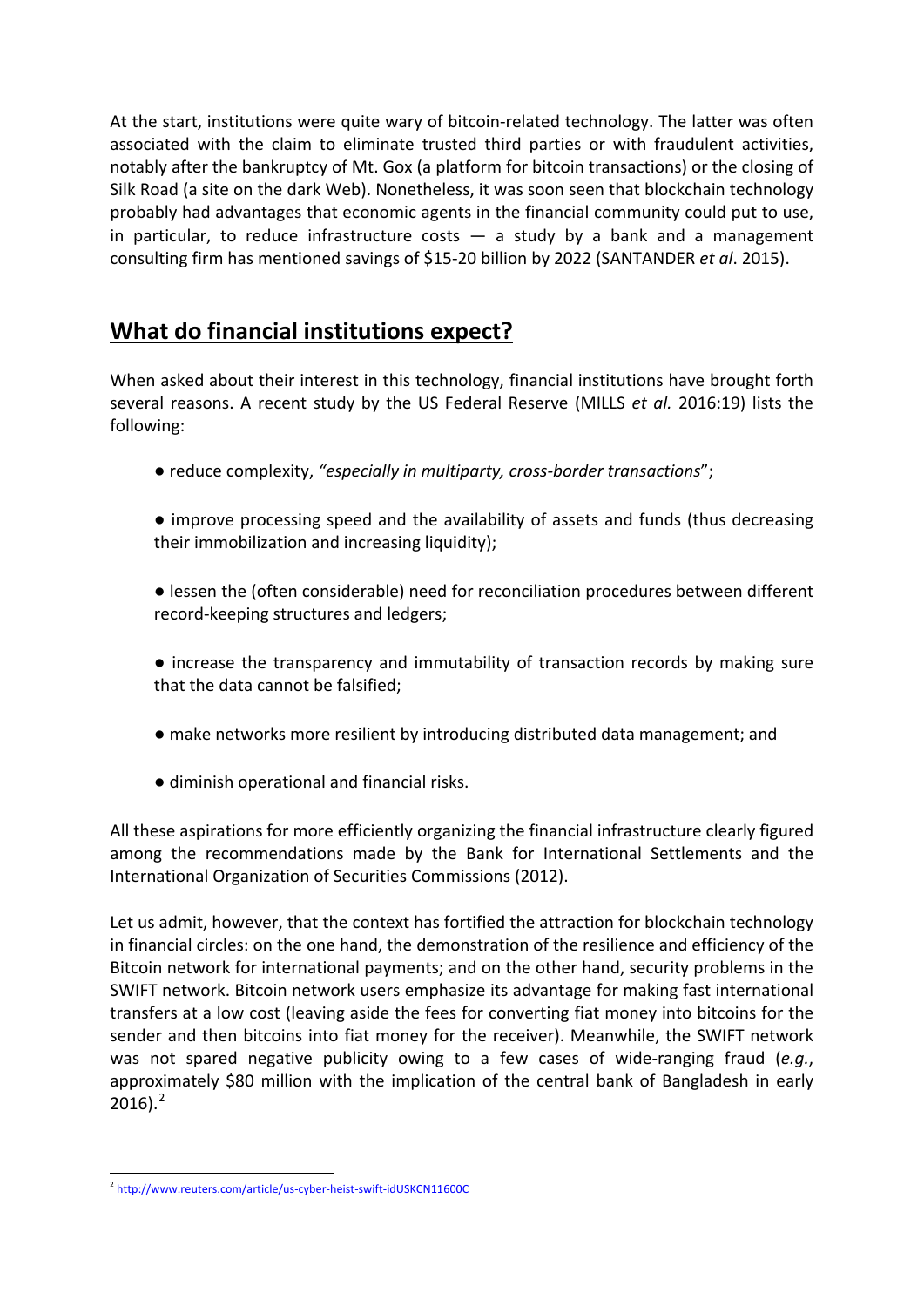Out of all the reasons listed, expectations with regard to "disintermediation" and fewer reconciliation procedures are probably the most important, in particular for international transactions, which often involve several intermediaries.<sup>[3](#page-2-0)</sup> These hopes for simplification reach beyond international payments, out to various complicated procedures, such as crossborder trade finance.

The prospects of simplifying financial channels and making them more efficient are promising to both financial agents and users (in particular, firms). Regional banks, which do not yet have the possibility of making direct international transfers, should benefit from better access to a DLT infrastructure. Bigger banks thus hope to significantly reduce the costs of middle and back offices, as already pointed out. Let us not forget that the reconciliation procedures between the big players in finance are still mostly carried out manually with the help of Excel tables. Evidently, the automation resulting from the rollout of DLT is of interest to these establishments. As for the users (whether firms or private persons) of financial services, they expect fewer fees in a simplified system.

Besides the classical reasons related to reduced costs, there are more stimulating prospects having to do with societal changes and economic growth. The G20's Global Partnership for Financial Inclusion (GPFI) insisted, in 2014, on the need to lower the cost of international payments and use innovative technology so as to bring into the financial system the 2.5 billion adults excluded from it. It has also placed emphasis on funding small and mediumsized businesses, which have an estimated "credit deficit" of \$2000 billion that could be covered.[4](#page-2-1)

Finally, DLT technology also has attractive prospects for regulatory authorities. We can imagine a DLT system selectively granting permission (mainly read-only) to auditors and regulators to consult parts of the ledger.

## **What is holding this technology back?**

Plans for rolling out DLT are not, of course, free of problems. First of all, some financial institutions will find it hard to imagine replacing proprietary data bases with a distributed ledger. Doing so creates a strange situation, one that requires cooperating with competitors ("coopetition") and sharing data (even if the scope of confidentiality could probably be precisely delimited via coding). Each institution has to trust the system as a whole so that, for example, the pooling (via the adoption of a digital identification standard) of KYC (knowyour-customers) procedures benefits everyone. For this, it will be necessary to see to it that an institution consulting the ledger does not cause the list of its new clients to be disclosed to other institutions.

Open blockchains (as on the Bitcoin or Ethereum networks) are a cause of concern to institutions used to exercising control over their activities and infrastructure. It hardly comes as a surprise that financial firms are turning toward permissioned systems, as in RC3's Corda Partner Network, which more than sixty companies have joined.<sup>[5](#page-2-2)</sup>

<span id="page-2-0"></span> $3$  The role of financial intermediaries has already been studied by well-known academics (such as MERTON 1995).

<span id="page-2-1"></span> $^4$  <http://www.gpfi.org/>

<span id="page-2-2"></span><sup>5</sup> http://www.r3cev.com/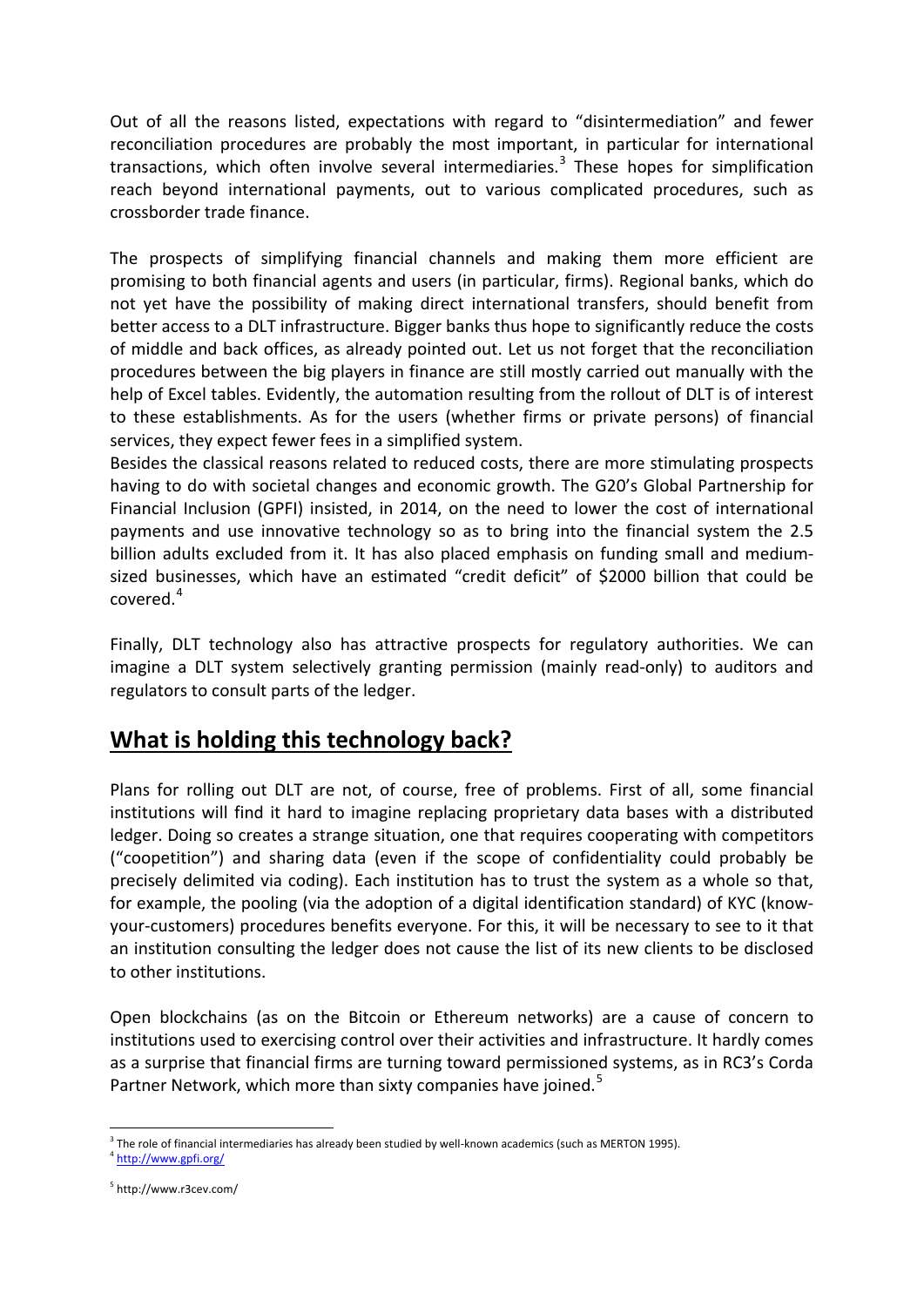

**Figure 1**: The possibilities of blockchain technology in relation to regulations for the financial sector (trading and post-trading). *Source*: COLLOMB & SOK 2016:37.

Another problem is how to incorporate regulations in blockchains. The sets of regulations currently in effect can be closely matched with structures in financial markets, as Figure 1 shows (COLLOMB & SOK 2016:37). According to the European Securities and Markets Authority (ESMA 2017), the EU's regulatory framework has no major impediment to keeping DLT from being adopted in the short run. For all that, existing regulations could cause legal problems for distributed ledgers.<sup>[6](#page-3-0)</sup>

There are also other problems in a shared infrastructure, such as governance and liability. Such problems have already cropped up on open (public) blockchains, $<sup>7</sup>$  $<sup>7</sup>$  $<sup>7</sup>$  but they can also</sup> arise for consortiums, in particular for the drafting of standards.

Furtherore, the rollout of DLT should go in hand with the adjustments being made in procedures for assessing and consolidating risks (whether related to credit, liquidity or operations).

Finally, these distributed ledgers will have to be a legally recognized source of authority. This is still far from evident. In France, a legislative bill on *"the definitive nature of settlements in payment and securities systems using the technology called 'blockchain'*" failed to pass in 2016. Its intent was to define blockchain operations as authentic electronic instruments like the written instruments *"signed with a notary*".[8](#page-3-2)

<span id="page-3-0"></span> $6$  See the discussion between two attorneys from a global law firm on a difficulty stemming from the Dodd-Frank Act for using a distributed

ledger for swaps: http://www.coindesk.com/distributed-ledger-cftc-post-trade-dodd-frank/,<br><sup>7</sup> An example being the DAO misadventure. *Cf.* https://en.wikipedia.org/wiki/The\_DAO\_(organization).

<span id="page-3-2"></span><span id="page-3-1"></span><sup>8</sup> <http://www.assemblee-nationale.fr/14/amendements/3785/AN/227.asp>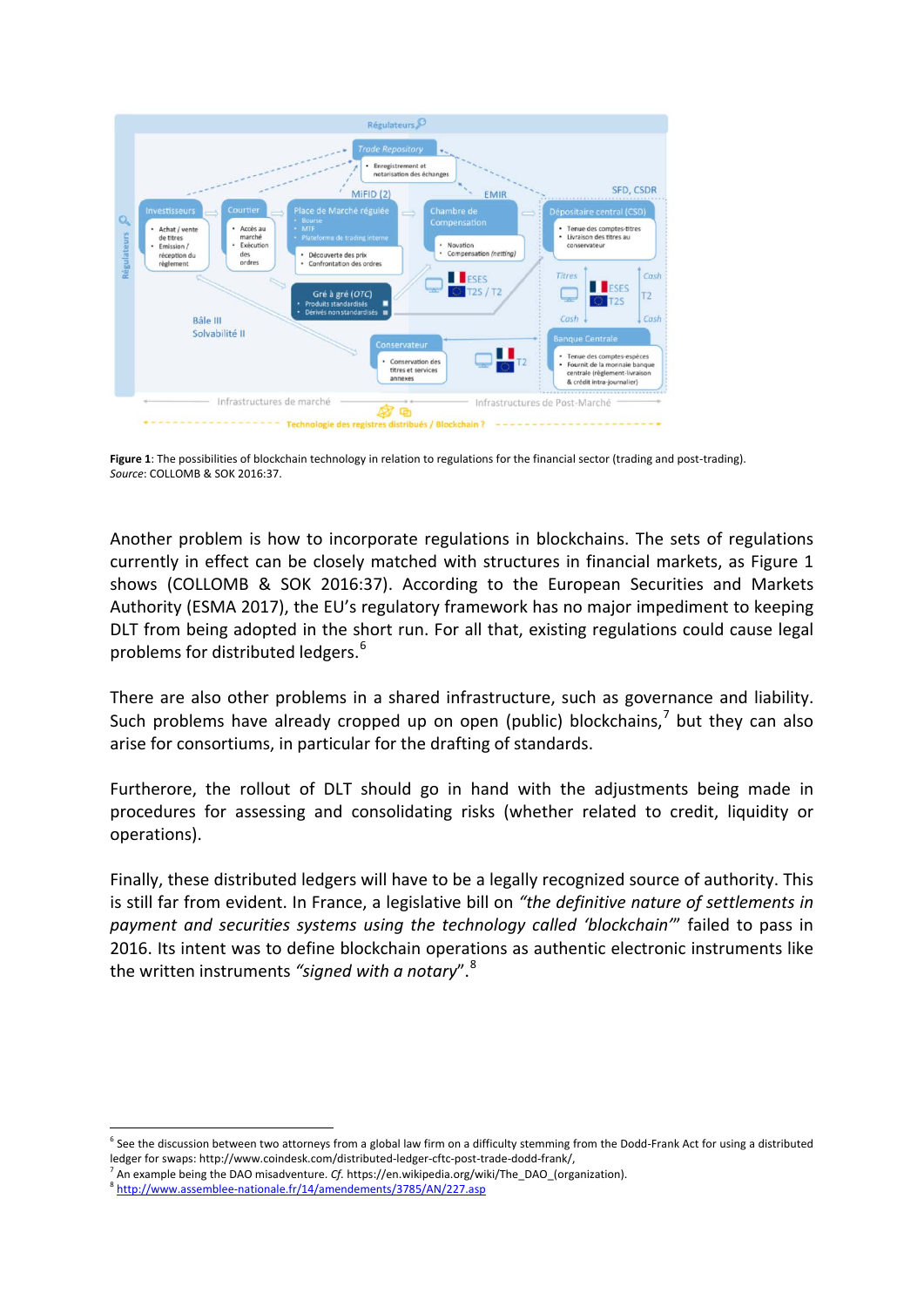## **Many initiatives… mostly feasibility studies**

The initiatives for studying or deploying this new technology, though numerous, are still in the proof-of-concept (feasibility) phase.

For payment systems, a start has been made by the big credit card companies (such as Visa with B2B Connect or MasterCard with Mastercard Blockchain) and big Web firms (such as PayPal with its subsidiary Paypal Braintree, which allows merchants to accept bitcoins in payment). Likewise, firms specialized in international transfers (such as Western Union) have invested in blockchain technology. Even SWIFT, a member of the Hyperledger Foundation, has developed a proof-of-concept blockchain.

At the same time, more and more bridges are being built between cryptocurrencies and fiat currencies. Glidera, a startup that offers users to buy and sell bitcoins from their banking account, has been acquired by Kraken, a platform that uses SWIFT for deposits in US dollars or British pounds, and for transfers in euros within the Single Euro Payments Area (SEPA).<sup>[9](#page-4-0)</sup> Mention should also be made of RippleNet, which can now be used to make international and interbank payments in nine countries.<sup>[10](#page-4-1)</sup>

For financial markets, there are several initiatives, but mostly limited to private security transactions (as under Nasdaq's Linq) or niche markets. The most advanced project seems to be the one undertaken by the Australian Securities Exchange (ASX) along with Digital Asset Holdings. It foresees replacing the clearing and settlement services of the Australian equity market (known as CHESS) with a distributed ledger. Other initiatives, such as those by SETL, Clearmatics and Euroclear, seem less accomplished.

As for central banks, they are not lagging behind. Nearly all of them have projects for studying this new technology. The Bank of France set up, at the start of 2017, a blockchain laboratory.<sup>[11](#page-4-2)</sup> The Bank of England has formed a partnership with Ripple for developing an international (multicurrency) payment system. It wants to demonstrate *"how this kind of synchronization might lower settlement risk and improve the speed and efficiency of crossborder payments*".[12](#page-4-3) The People's Bank of China, having studied bitcoins since 2014, is on the point of experimenting with its own cryptocurrency linked to a platform for transactions on commercial bills in Shanghai — this is happening even as, in parallel, bitcoin transactions have come under tighter supervision since the start of the year.

The use of blockchain technology for issuing "official cryptocurrencies" was a key theme at the 16th international conference on "Policy Changes for the Financial Sector" hosted by the Federal Reserve, International Monetary Fund and World Bank in Washington, DC, in June 2016.[13](#page-4-4)

<sup>9</sup> <https://www.kraken.com/>

<span id="page-4-1"></span><span id="page-4-0"></span><sup>10</sup> <https://ripple.com/>

<span id="page-4-2"></span><sup>&</sup>lt;sup>11</sup> See the speech by François Villeroy de Galhau, governor of the Bank of France and chairman of the Autorité de Contrôle Prudentiel et de Résolution, to the Paris FinTech Forum on 25 January 2017.

<span id="page-4-3"></span><sup>&</sup>lt;sup>12</sup> [https://ripple.com/insights/ripple-selected-to-participate-in-the-bank-of-england-fintech-accelerators-exploration-of-the-use-of](https://ripple.com/insights/ripple-selected-to-participate-in-the-bank-of-england-fintech-accelerators-exploration-of-the-use-of-blockchain-for-global-rtgs/)[blockchain-for-global-rtgs/](https://ripple.com/insights/ripple-selected-to-participate-in-the-bank-of-england-fintech-accelerators-exploration-of-the-use-of-blockchain-for-global-rtgs/)

<span id="page-4-4"></span><sup>13</sup> http://www.worldbank.org/en/events/2016/06/01/16th-annual-international-conference-on-policy-challenges-for-the-financial-sector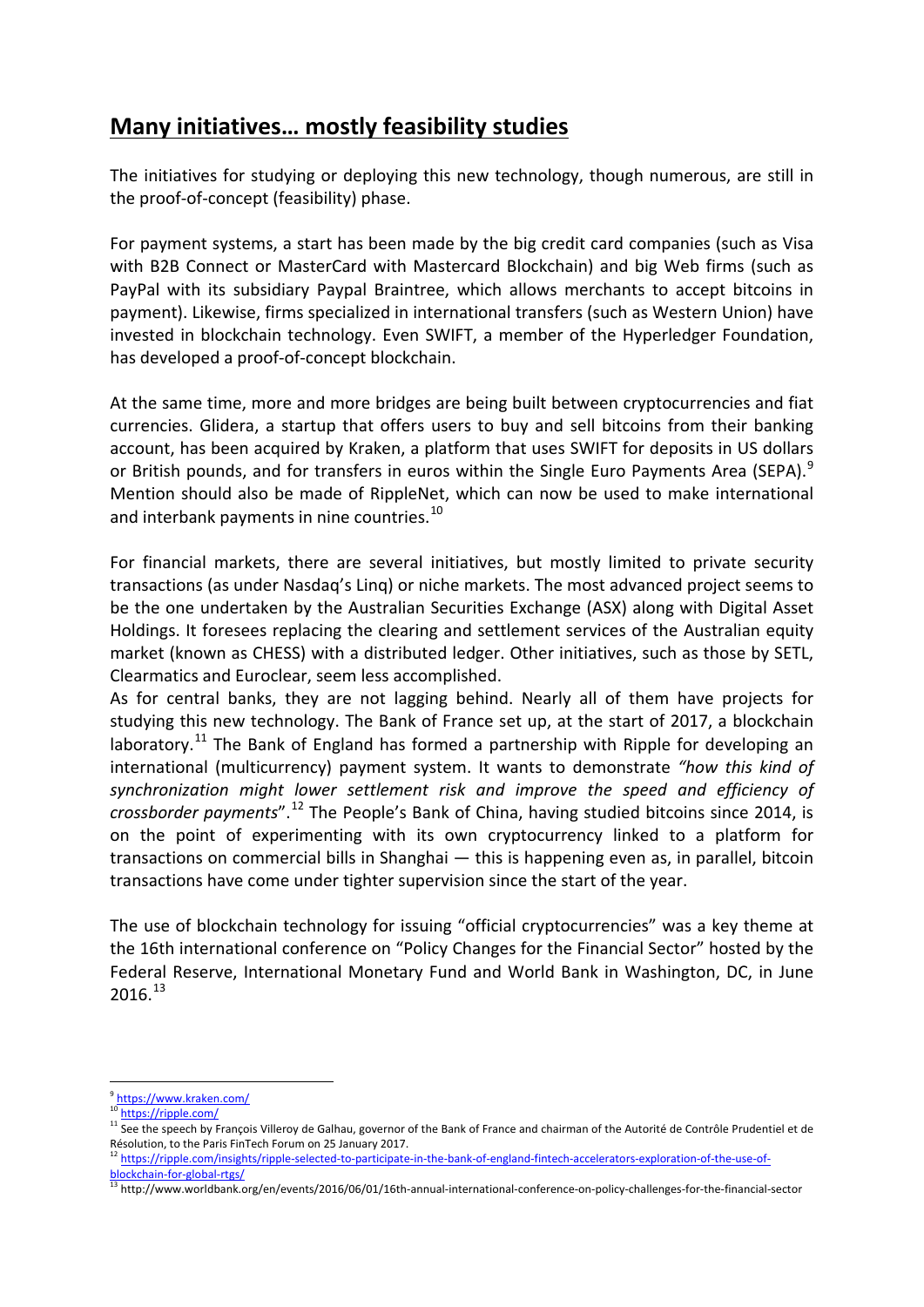#### **Conclusion**

We would be naive to think that distributed ledgers will eliminate financial intermediaries. The first blockchain (Bitcoin) bred new middlemen from the very start, namely the new platforms for transactions.

Scenarios can be imagined for introducing this technology in clearing, settlement or safekeeping services; but there is not yet a consensus among experts. In these post-trading services, blockchains might be gradually accepted in parallel with the automation of processes (PINNA & RUTTENBERG 2016). However this technology will probably have a much more rapid impact on payment systems.

The interoperability of ledgers will be crucial. Whether open or private blockchains, the capacity of different systems to interact and to set norms and standards is likely to be decisive for the development of this technology  $-$  a condition necessary to its success (THOMAS & SCHWARTZ 2016). Although we should (in the short run) be conservative when assessing the probability of a wide deployment of distributed ledgers, this technology  $-$ which now seems to be maturing out of the hype phase<sup>[14](#page-5-0)</sup> — will draw attention to the growing impact of the digital transition. For sure: this transition is not ready to stop!

### **References**

BANK FOR INTERNATIONAL SETTLEMENTS & INTERNATIONAL ORGANIZATION OF SECURITIES COMMISSIONS, *Principles for Financial Market Infrastructures*, 208p. (Basel, CH: Bank for International Settlements) April 2012. Available via <http://www.bis.org/cpmi/publ/d101a.pdf>

COLLOMB A. & SOK K., (2016), "Blockchain and distributed ledger technologies (DLT): What impact on financial markets?", *Opinions & Débats*, 15, pp. 9-98, May 2016. Available via <http://www.louisbachelier.org/blockchain-autres-registres-distribues-avenir-marches-financiers/>

ESMA, "Report: The distributed ledger technology applied to securities markets", 37p. (Paris: European Securities and Markets Authority) 7 February 2017. Available at <https://www.esma.europa.eu/search/site/ESMA50-1121423017-285>

MERTON R., "A functional perspective of financial intermediation in financial management", *Financial Management* 24(2), pp. 23-41, 1995. Available at <http://www.people.hbs.edu/rmerton/afunctionalperspective.pdf>

MILLS D., WANG K., MALONE B., RAVI A., MARQUARDT J., CHEN C., BADEV A., BREZINSKI T., FAHY L., LIAO K., KARGENIAN V., ELLITHORPE M., NG M. & BAIRD M., "Distributed ledger technology in payments, clearing, and settlement", 36p. *Finance and Economics Discussion Series* 2016-095 (Washington, DC: Federal Reserve Board) 2016. Available at: <https://www.federalreserve.gov/econresdata/feds/2016/files/2016095pap.pdf>

<span id="page-5-0"></span><sup>&</sup>lt;sup>14</sup> With reference to Gartner's typology of emergent technologies. *Cf.* [www.gartner.com/technology/research/methodologies/hype](http://www.gartner.com/technology/research/methodologies/hype-cycle.jsp)[cycle.jsp](http://www.gartner.com/technology/research/methodologies/hype-cycle.jsp)